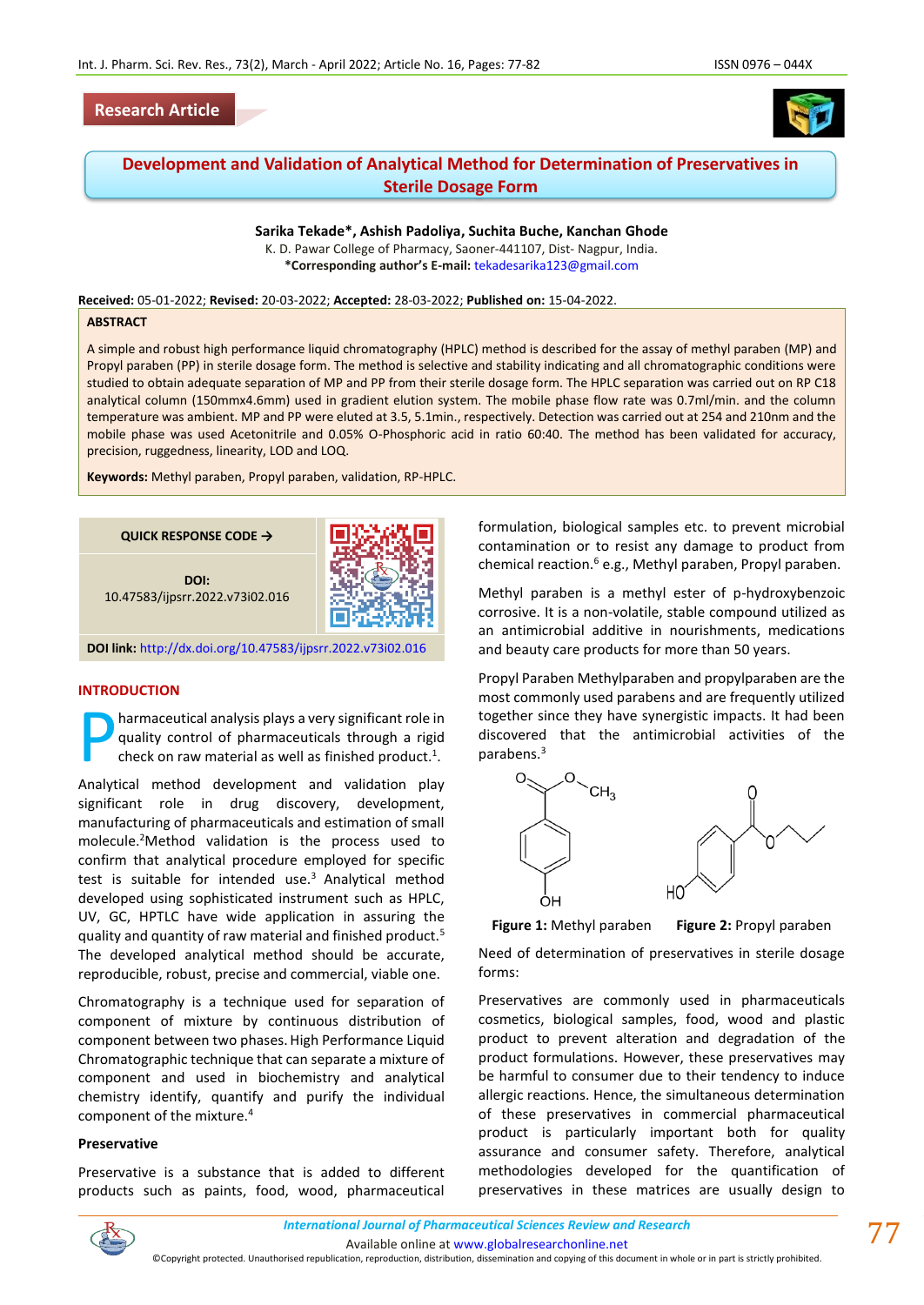overcome the problems associated with the interferences which are originated from other constituents.

## **MATERIALS AND METHODS**

### **Materials and Reagents**

Methyl paraben and Propyl parabens were purchased from Alta Lab. Ltd. Mumbai. The used chemicals in all experiment were of analytical grade. HPLC grade acetonitrile ,o-phosphoric acid were used. Fresh double distilled water was used throughout the whole experiment. Genticyn injection IP containing gentamycin-40 mg methyl paraben IP -0.18%w/v and propyl paraben IP -0.02% w/v.

#### **Instrumentation and Chromatographic conditions**

The following chromatographic conditions were established by trial and error and were kept constant throughout the experimentation

HPLC Younglin ( S.K) GRADIENT System UV Detector

Software : Autochro -3000

Column : 4.6 x 150 mm

Particle size packing  $: 5 \mu m$ 

Stationary phase : C<sub>18</sub> ( Cosmosil )

Mobile Phase :- ACETONITRILE ; 0.05 % OPA (60:40)

Detection Wavelength : 210 AND 254 nm

Flow rate : 0.7 ml/min

Temperature : Ambient

Sample size : 20 µl

Prior to use mobile phase were degassed and filtered by passing through a 0.45um pore size by membrane filter.

#### **Preparation of standard stock solution**

i. Methyl paraben standard stock solution

An accurately weighed quantity , 10 mg of methyl paraben (MP) was dissolved in methanol in 10 ml volumetric flask and volume was made up to 10.0 ml to produce 1000ug/ml.

#### ii. Propyl paraben standard stock solution

An accurately weighed quantity, 10 mg of propyl paraben (PP) was dissolved in methanol in 10 ml volumetric flask and volume was made up to 10.0 ml to produce 1000ug/ml.

## **Preparation of standard solution for chromatogram**

#### *Mixed standard solution of MP and PP*

i. From freshly prepared standard stock solution (1000ug/ml), aliquots of 0.9ml of MP and 0.1 ml of PP were mixed and diluted appropriately to get final concentration 90ug/ml of MP and 10 ug/ml of PP.



**Figure 3:** A typical chromatogram of 90ug/ml of MP and 10ug/ml of PP.

#### **Validation study**

#### *Accuracy*

The accuracy of an analytical method is the closeness of test results obtained by that method to the true value.

In case of the assay of a drug in a formulated product, accuracy may be determined by application of the analytical method to synthetic mixtures of the drug product components to which known amount of analyte have been added within the range of the method.

Minimum five test concentrations from 80% to 120% are normally used, for establishment of accuracy in assay of drug substance (or finished product). Average recovery should be 99 to 101% of drug at each level.

The accuracy is acceptable if the difference between the true value and mean measured value does not exceed the RSD values obtained for repeatability of the method.

## *Precision*

The precision of an analytical method is the degree of agreement among individual test results when the method is applied repeatedly to multiple sampling of homogenous sample. The precision of an analytical method can be expressed as the standard deviation or relative standard deviation (Coefficient of variation) of a series of measurements.

Precision may be the measure of either the degree of repeatability or reproducibility of an analytical method under normal operating conditions. Reproducibility refers to the use of analytical procedures in different laboratories. Repeatability refers to the use of analytical procedures within a laboratory over short period of time using the same analyst with same equipment. The precision of an analytical method is determined by assaying a sufficient number of aliquots of a homogenous sample to be able to calculate spastically valid estimates of standard deviation or relative standard deviation. In the precision results of all samples should not have RSD ≤ 2%. Repeatability RSD < 2%, Intermediate precision RSD <2%.



Available online a[t www.globalresearchonline.net](http://www.globalresearchonline.net/)

©Copyright protected. Unauthorised republication, reproduction, distribution, dissemination and copying of this document in whole or in part is strictly prohibited.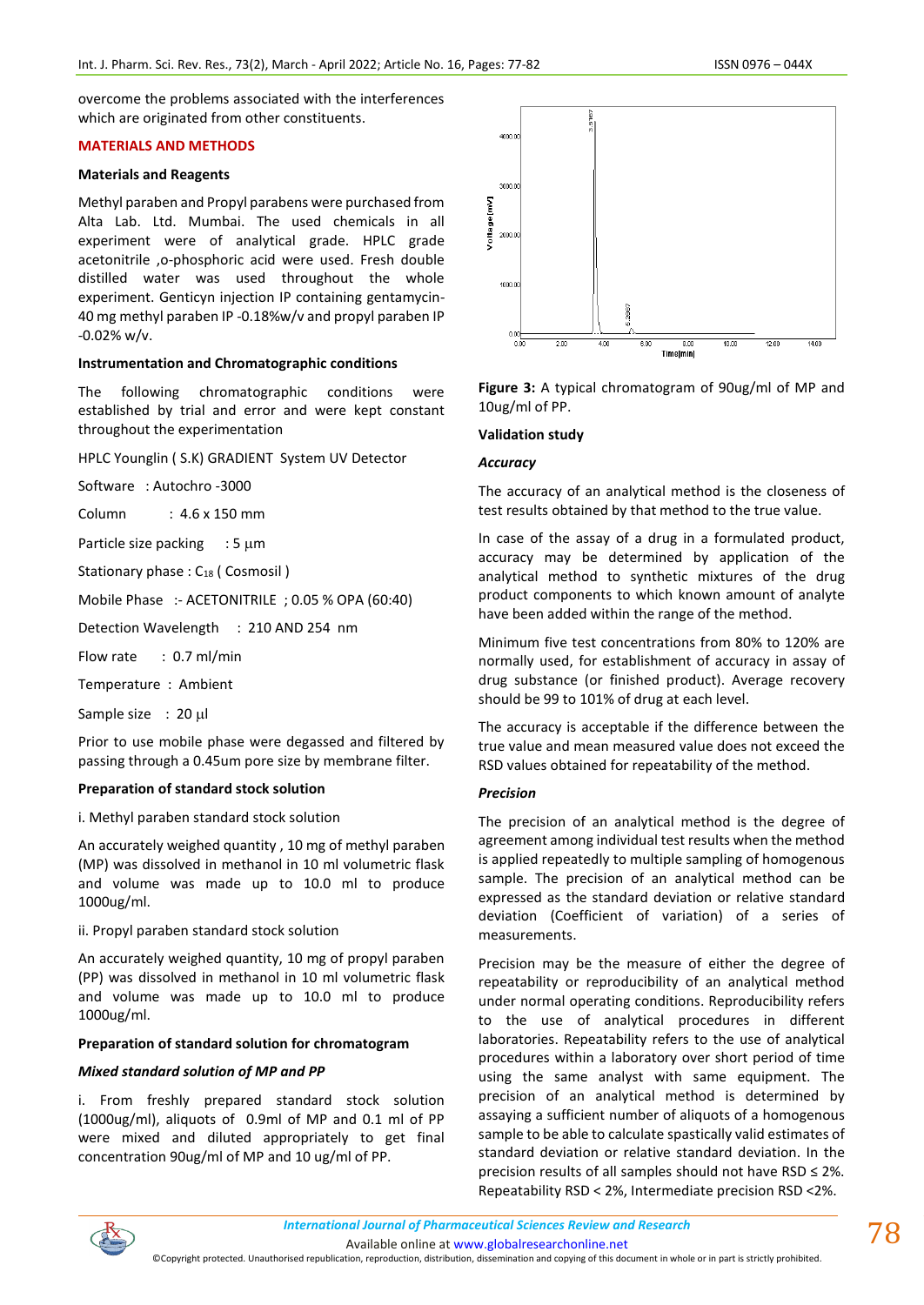### *Linearity and range*

The linearity of an analytical method is its ability to elicit test results that are directly, or by a well-defined mathematical transformation proportional to the concentration of analyte in samples within a given range. It should be established across the range of analytical procedure. Linearity is generally reported as the correlation coefficient, the slope of regression line, etc. r ≤ 0.9999.

The range of analytical method is the interval between the upper and lower level of analyte (including these levels) that have been demonstrated to be determined with suitable level of precision, accuracy, and linearity using method written. The range is normally expressed in the same unit as test results (e.g., percentage, parts per billion).

## *Limit of detection (LOD)*

It is the lowest amount of analyte in the sample that can be detected, but not necessarily quantitated under the stated experimental conditions. Thus, limit test rarely substantiates that the amount of analyte is above or below a certain level. It is usually expressed as the concentration of analyte (e.g. percentage, parts per billion) in the sample. Based on the standard deviation of the response (σ) and the slope of the calibration curve (S) at levels approximating the LOD according to the formula

$$
LOD = 3.3(\sigma / S)
$$
   
 3.3(\sigma / S)

#### *Limit of quantitation (LOQ)*

The limit of quantitation is the lowest amount of analyte in the sample that can be determined with acceptable precision and accuracy under the stated experimental conditions. It is usually expressed as the concentration of analyte (e.g. percentage, parts per billion) in the sample. LOQ may also be calculated based on the standard deviation of the response (σ) and the slope of the calibration curve (S) at levels approximating, the LOQ can be determined according to the formula

 $\text{LOQ} = 10(\sigma/S):$  --------------- (02)

#### **RESULT AND DISCUSSION**

Analysis of standard drug was done by following parameter:

Melting point

Melting point of drugs were found to be

Methyl paraben: 126-128<sup>0</sup>C

Propyl paraben: 96-99<sup>0</sup>C

Solubility:

Methyl paraben : Freely soluble in ethanol (95%), in methanol and very slightly soluble in water.

Propyl paraben: Freely soluble in ethanol (95%), ether, acetone, methanol and very slightly soluble in water.



**Figure 4:** The plot of Linearity and range study for Methyl paraben



**Figure 5:** The plot of Linearity and range study for Propyl paraben

#### **HPLC Chromatogram**

From the various mobile phases tried, mobile phase containing Acetonitrile and 0.05%orthro- phosphoric acid was selected since it gave sharp, well resolved peaks with summary within the limits and significant reproducible retention time for MP, PP. Chromatogram of MP and PP are shown in fig 6.





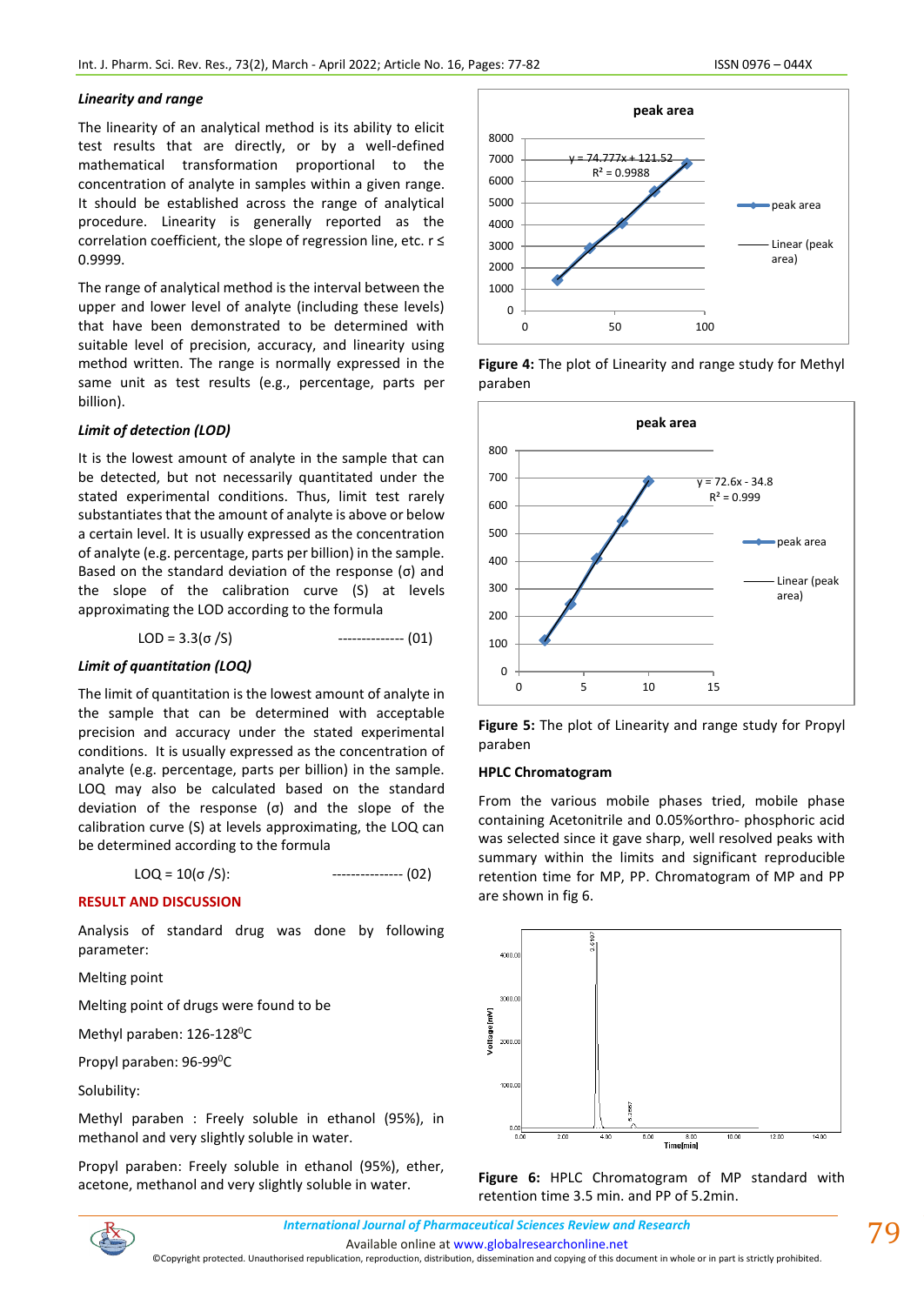

**Figure 7:** Chromatogram of sterile Marketed preparation of MP, PP showing retention time MP 3.5 and PP 5.2 min. **Accuracy**

### **Table 1:** Result and statistical data for recovery study of mixture of MP and PP

| Sr. No.        | Conc.(ug/ml) |    | Peak area of std.(mv) |           | Amount of pure drug<br>added (ug/ml) |    | Peak area of sample (mv) |         | <b>%Recovery</b> |        |
|----------------|--------------|----|-----------------------|-----------|--------------------------------------|----|--------------------------|---------|------------------|--------|
|                | <b>MP</b>    | PP | <b>MP</b>             | <b>PP</b> | <b>MP</b>                            | PP | <b>MP</b>                | PP      | <b>MP</b>        | PP     |
| $\mathbf{1}$   |              |    | 6840.2853             | 690.80    | 72                                   | 8  | 12390.85                 | 1290.85 | 101.45           | 98.92  |
| $\overline{2}$ | 90<br>3      | 10 |                       |           | 90                                   | 10 | 13890.35                 | 1428.35 | 101.11           | 98.11  |
|                |              |    |                       |           | 108                                  | 12 | 14970.28                 | 1590.68 | 99.01            | 98.94  |
|                |              |    |                       |           |                                      |    |                          | Mean    | 100.52           | 98.656 |
|                |              |    |                       |           |                                      |    |                          | ±SD     | 0.9852           | 0.3866 |
|                |              |    |                       |           |                                      |    |                          | %RSD    | 0.9801           | 0.3981 |

#### **Precision**

## **Table 2:** Result of precision for mixture of MP and PP

| Sr. No.        |           | Conc.(ug/ml) |           | Peak area of std.(mv) |           | Peak area of sample(mv) | % Label claim |        |
|----------------|-----------|--------------|-----------|-----------------------|-----------|-------------------------|---------------|--------|
|                | <b>MP</b> | PP           | <b>MP</b> | <b>PP</b>             | <b>MP</b> | <b>PP</b>               | <b>MP</b>     | PP     |
| $\mathbf{1}$   |           |              |           |                       | 6840.72   | 691.82                  | 101.20        | 98.98  |
| $\overline{2}$ |           |              |           |                       | 6841.29   | 690.58                  | 101.21        | 98.80  |
| 3              | 90        | 10           | 6841.58   | 689.80                | 6840.48   | 690.89                  | 101.19        | 98.95  |
| $\overline{4}$ |           |              |           |                       | 6840.90   | 691.54                  | 101.20        | 98.94  |
| 5              |           |              |           |                       | 6840.58   | 691.92                  | 101.20        | 98.99  |
|                |           |              |           |                       |           | Mean                    | 101.20        | 98.91  |
|                |           |              |           |                       |           | ±SD                     | 0.0063        | 0.0746 |
|                |           |              |           |                       |           | %RSD                    | 0.0062        | 0.0754 |

## **Ruggedness**

## **Intraday**

## **Table 3:** Result of Intraday for mixture of MP and PP

| Sr. No.        | Conc.(ug/ml) |    | Peak area of std.(mv) |           | Peak area of sample(mv) |           | % Label claim |           |
|----------------|--------------|----|-----------------------|-----------|-------------------------|-----------|---------------|-----------|
|                | <b>MP</b>    | PP | <b>MP</b>             | <b>PP</b> | <b>MP</b>               | <b>PP</b> | <b>MP</b>     | <b>PP</b> |
| 1              |              |    |                       |           | 6840.7213               | 691.54    | 101.20        | 98.94     |
| $\overline{2}$ | 90           | 10 | 6840.5853             | 690.32    | 6841.9850               | 691.92    | 101.22        | 98.99     |
| 3              |              |    |                       |           | 6841.2580               | 690.82    | 101.21        | 98.98     |
|                |              |    |                       |           |                         | Mean      | 101.21        | 98.98     |
|                |              |    |                       |           |                         | ±SD       | 0.008165      | 0.0216    |
|                |              |    |                       |           |                         | %RSD      | 0.00806       | 0.2180    |



Available online a[t www.globalresearchonline.net](http://www.globalresearchonline.net/)

©Copyright protected. Unauthorised republication, reproduction, distribution, dissemination and copying of this document in whole or in part is strictly prohibited.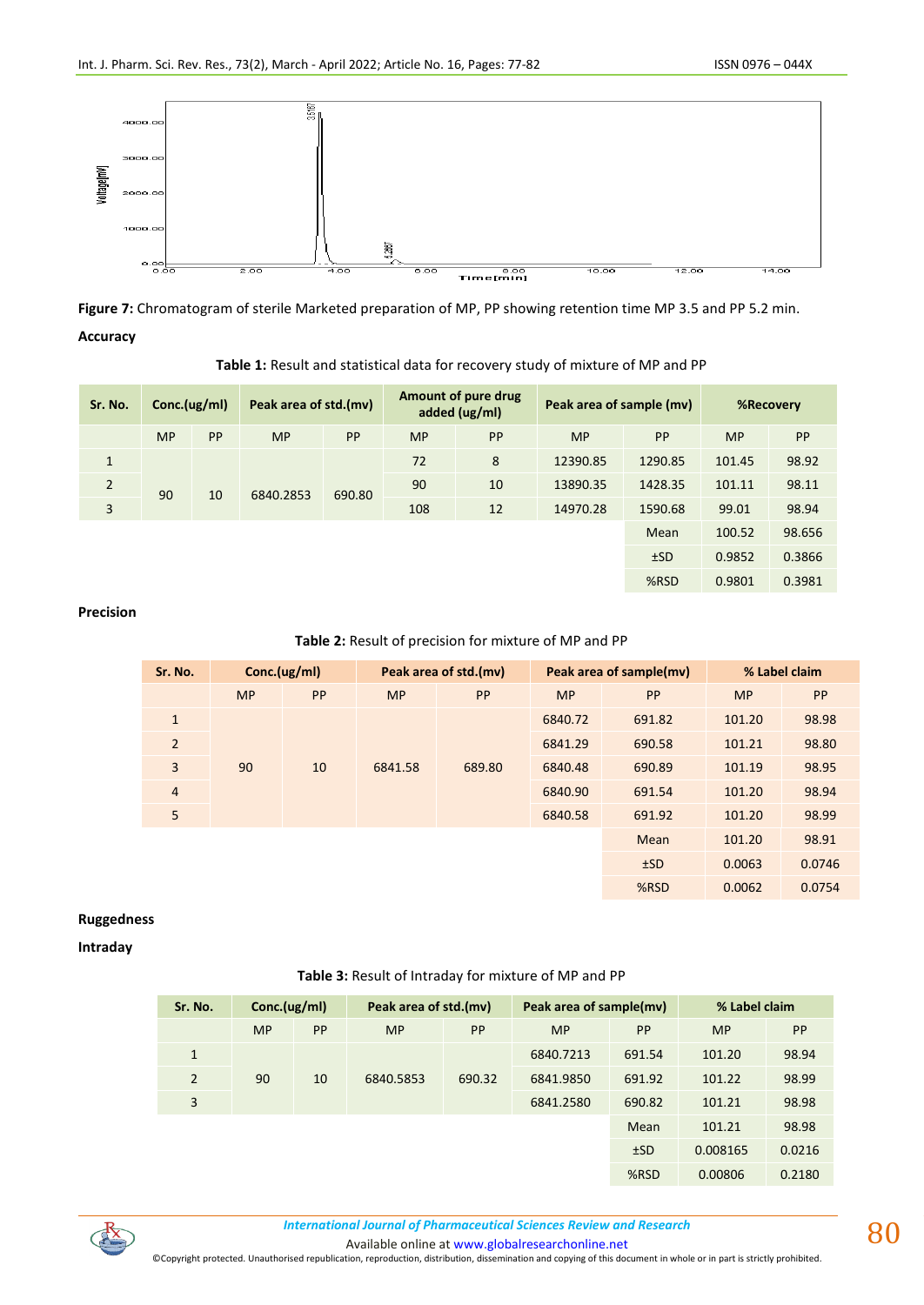## **Interday**

| Table 3.1: Result of Interday for mixture of MP and PP |  |
|--------------------------------------------------------|--|
|--------------------------------------------------------|--|

| Sr. No.        | Conc.(ug/ml) |           | Peak area of std.(mv) |        | Peak area of sample(mv) |           | % Label claim |        |
|----------------|--------------|-----------|-----------------------|--------|-------------------------|-----------|---------------|--------|
|                | <b>MP</b>    | <b>PP</b> | <b>MP</b>             | PP     | <b>MP</b>               | <b>PP</b> | <b>MP</b>     | PP     |
| $\mathbf{1}$   |              |           |                       |        | 6840.9852               | 690.80    | 101.20        | 98.92  |
| $\overline{2}$ | 90           | 10        | 6840.7853             | 691.80 | 6842.1823               | 693.52    | 101.22        | 99.20  |
| 3              |              |           |                       |        | 6843.5461               | 695.72    | 101.24        | 99.49  |
|                |              |           |                       |        |                         | Mean      | 101.22        | 99.22  |
|                |              |           |                       |        |                         | ±SD       | 0.01613       | 0.2083 |
|                |              |           |                       |        |                         | %RSD      | 0.01613       | 0.2104 |

## **Different analyst**

## **Table 3.2:** Result of Different analyst for mixture of MP and PP

| Sr. No.        | Conc.(ug/ml) |    | Peak area of std.(mv) |        | Peak area of sample(mv) | % Label claim |           |        |
|----------------|--------------|----|-----------------------|--------|-------------------------|---------------|-----------|--------|
|                | <b>MP</b>    | PP | <b>MP</b>             | PP     | <b>MP</b>               | <b>PP</b>     | <b>MP</b> | PP     |
| $\mathbf{1}$   |              |    |                       |        | 6842.1240               | 692.94        | 101.22    | 99.12  |
| $\overline{2}$ | 90           | 10 | 6840.2853             | 690.80 | 6842.9820               | 693.85        | 101.23    | 99.24  |
| 3              |              |    |                       |        | 6842.7243               | 693.58        | 101.23    | 99.21  |
|                |              |    |                       |        |                         | Mean          | 101.23    | 99.19  |
|                |              |    |                       |        |                         | ±SD           | 0.0047    | 0.0509 |
|                |              |    |                       |        |                         | %RSD          | 0.0046    | 0.0514 |

## **LOD and LOQ**

**Table 4:** Result of LOD and LOQ

| <b>Drug</b> | LOD(ug/ml) | LOQ(ug/ml) |
|-------------|------------|------------|
| <b>MP</b>   | 0.016      | 0.049      |
| PP          | 0.047      | 0.142      |

## **CONCLUSION**

The result of the present study conclusively demonstrated that a simple, selective, precise HPLC method can be developed for the analysis of preservatives in sterile dosage forms. Statistical analysis proves that the method is repeatable and selective for the analysis of methyl paraben and propyl paraben which act as a preservatives in sterile formulations. The proposed method has advantage of convenience for separation of methyl paraben and propyl paraben. The method is also fast as it require approximately 6 min. for analysis. Thus, the proposed HPLC method can be used for quality control of methyl paraben and propyl paraben. The validation parameters were also found acceptable of FDA and ICH guidelines.

## **REFERENCES**

- 1. Kasture AV, Wadodkar SG, Mahadik KR, More HM. Pharmaceutical Analysis. 5th ed, Vol. II, 2000. p.7.
- 2. Quality Assurance of Pharmaceuticals : A Core Compendium of Guidelines and Related materials. Vol. I, Universal Publishing Corporation, Mumbai, 1999; p.119- 123.
- 3. Sethi PD. High Performance Liquid Chromatography. Quantitative Analysis of Pharmaceutical Formulation. 1st ed. CBS Publication; 2001; p.4.
- 4. Bentley and Driver's. Textbook of Pharmaceutical Chemistry, 8th ed, Oxford University. p.1.
- 5. Gupta V, Jain A, Gill NS, Gupta K. Development and Validation of HPLC method. Int Research J of Pharm and Applied sci. 2012; 2(4): 17-25.
- 6. Bose S, Dubey PK, Murali PM. Core component of analytical Method Validation for small molecules. Int Research J Pharm 2012; 3(5): p.1-11.
- 7. Skoog DA, West DM, Holler FJ. Fundamentals of Analytical Chemistry. 7th ed, Harcourt college Publisher, 2001; p.10- 11.
- 8. Ewing GW. Instrumental methods of chemical Analysis. 5<sup>th</sup> ed, Mc – Grawhill International Edition, 1985. P.

Available online a[t www.globalresearchonline.net](http://www.globalresearchonline.net/)